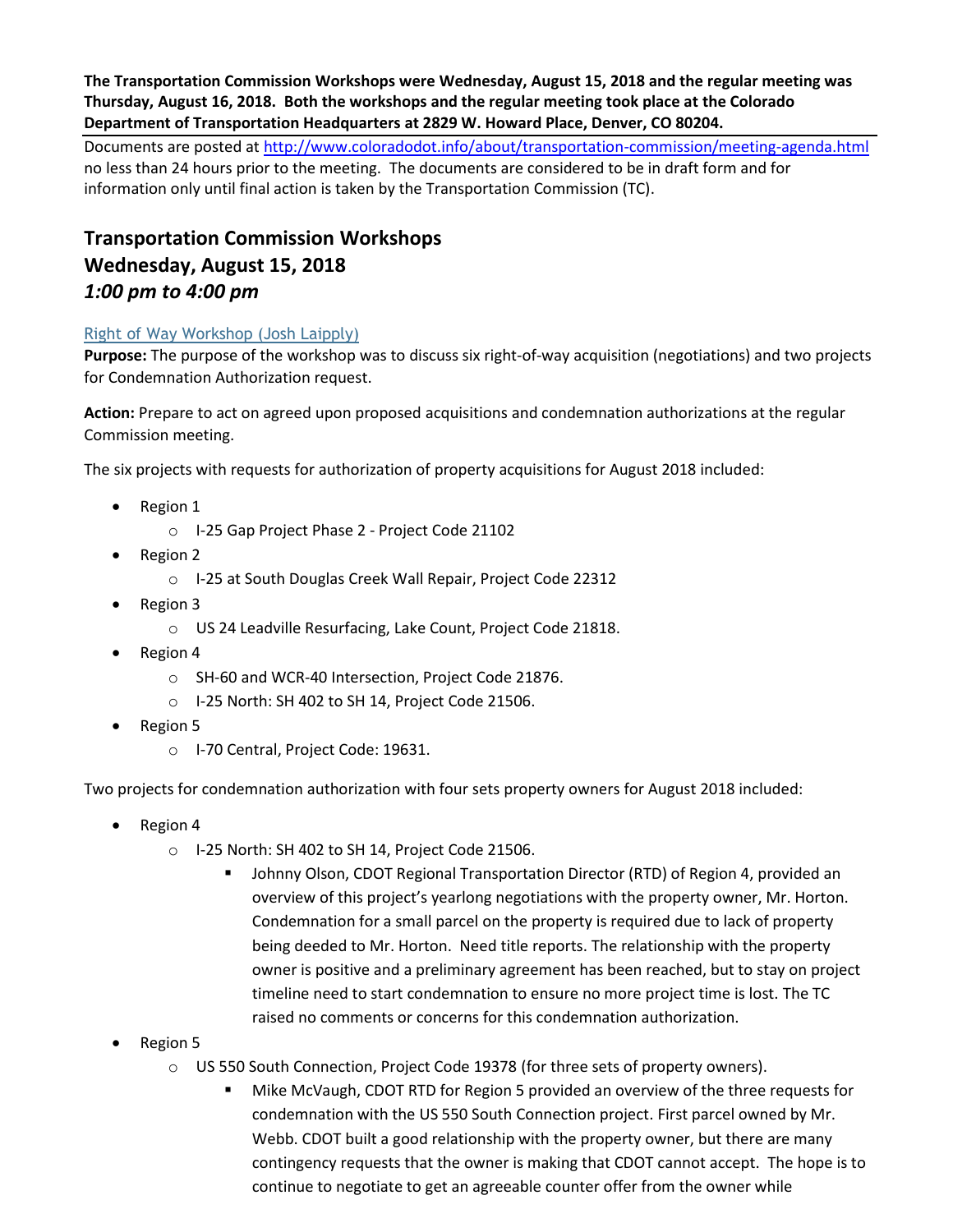condemnation court date is being scheduled. It is anticipated that Mr. Webb will attend a regular TC meeting in the future to provide comments to the TC. An attorney is anticipated to speak on behalf of Mr. Webb tomorrow.

- For the second parcel, the property owner intends to develop his land and have direct access to the highway. Currently access to site is from a secondary roadway. Owner is working towards the highest and best use of the property.
- Third parcel is an access issue to and how it plays out CDOT is under pressure to resolve this quickly due to project schedule constraints.
- o Mike Lewis, CDOT Executive Director, asked Mike McVaugh to explain in more detail why the need for this condemnation authorization now.
	- Mike McVaugh noted that if we don't get condemnation authorization now, we could lose time – next court dates for condemnation proceedings are out to March of 2019 – could lose March and April 2019 for the project if not we do not move forward now.
	- US 550 condemnation authorizations are important and there is potential for audience participation to occur for this project at tomorrow's regular TC meeting.

### **Discussion:**

- Mike Lewis made mention of the bridge collapse in Genoa Italy and that these tragedies don't happen very often, but when they do they are catastrophic. We can't lose sight if the importance of asset management and bridge inspections being important – this is a reminder.
- Commissioner Hofmeister asked about the confidential owner listed on one of the projects.
- The response was that the owner is a police officer and the local jurisdiction requested CDOT to not include information on this property owner.
- Commissioner Scott raised a question about shortening the process for right-of-way acquisitions at TC workshops – could the process be by consent agenda.
- CDOT Staff will check further into if this process to determine if it could be changed. The Efficiency and Accountability Committee is also planning to discuss this and legislative changes.
- Other Commissioners supported the idea of checking into the feasibility of a consent agenda.
- [This is especially related to temporary easement right-of-way acquisitions.](https://www.codot.gov/about/transportation-commission/documents/2018-agendas-and-supporting-documents/august-2018/1-national-highway-freight-program.pdf)

### [National Highway Freight Program \(Deb Perkins-Smith\)](https://www.codot.gov/about/transportation-commission/documents/2018-agendas-and-supporting-documents/august-2018/1-national-highway-freight-program.pdf)

**Purpose:** To review and discuss FY 18 National Highway Freight Program (NHFP) projects.

**Action:** Review of proposed FY 18 NHFP project selection process and projects for action in September.

**Background:** The NHFP is a formula freight program created under the FAST Act. The NHFP provides approximately \$15 million (federal) annually to Colorado. A staff recommendation has been developed for the Fiscal Year 2018. For Fiscal Year 2018, \$18.4 million (federal and state) are available for freight specific projects. CDOT Staff has recommended six projects to be funded. Per federal requirements, these projects will be identified in the Freight Investment Plan upon approval by the Transportation Commission (TC).

**Project Selection:** Sixteen project requesting approximately \$75 million were submitted by the five CDOT regions and the Divisions of Highway Maintenance and Transportation Systems Management and Operations. The staff recommendation includes: • I-25 South Monument Hill Climbing Lane (Region 1) - \$2,500,000 • US 287 Passing Lane South of Lamar (Region 2) - \$4,500,000 • I-70 Truck Parking (Region 3) - \$1,625,000 • US 40/US 287 Passing Lanes (Region 4) - \$4,500,000 · Mountain Pass Critical Safety Needs (Region 5) - \$2,400,000 · Truck Parking (Region 5) - \$2,220,000 Advisory Committee Input FAC formally recommended the approval of the projects listed for recommended selection at their July 24, 2018 meeting. A letter of support from FAC and was approved at the July 24, 2018 FAC meeting, and STAC unanimously concurred with the recommendation from FAC. The FY 18 NHFP staff recommendation is the same as the FAC and STAC recommendation.

#### **Next Steps**: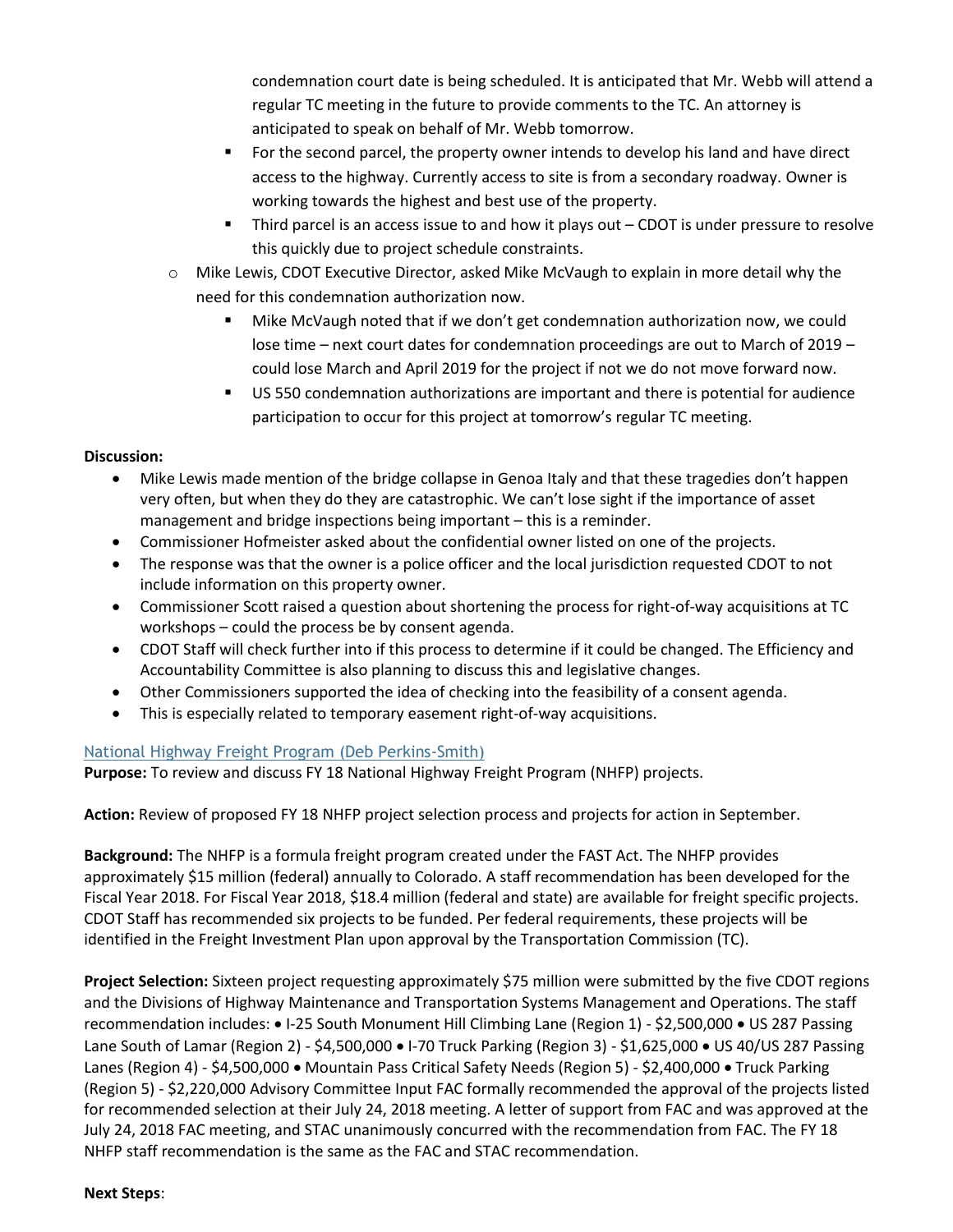- September: Transportation Commission adoption of FY 18 NHFP projects.
- September: Designation of Critical Rural Freight Corridors as necessary (FHWA Requirement).
- September: Incorporate projects into Freight Investment Plan and the Colorado Freight Plan.

- Debra Perkins-Smith, CDOT Division of Transportation Development (DTD) Director, introduced the workshop and explained that the Multiple Objective Decision Analysis (MODA) tool was used to score proposed NHFP projects. However, MODA is not specifically outlined as part of Policy Directive 703.0 that guides the project budgeting process. MODA is a tool and does not determine final decisions, but informs the decision making process for project selection. This was the first time MODA was used at CDOT to score projects for the NHFP. Tim Kirby, CDOT Multimodal Planning Branch Manager will explain the MODA process in more detail.
- Debra confirmed that the projects proposed for TC Approval tomorrow is for FY 18 projects only.
	- o Tim Kirby provided an overview of the MODA process that includes nine steps.
		- 1. MODA Workshop with CDOT staff and Region planners resulted in an agreed upon methodology using the MODA process and tool.
		- 2. Call for projects from Regions, where Region planners worked with local planning partners to identify projects.
		- 3. MODA Analysis employed the agreed upon method resulting in preliminary results.
		- 4. Peer Review among CDOT staff the Regions promoted consistent ranking/scoring of projects and finalized the results of MODA that went to STAC, EMT, RTDs, etc.
		- 5. Freight Advisory Council (FAC) Review for NFHP projects. FAC used three guiding principles to prioritize projects:  $- (1)$  a clear freight nexus; (2) projects ready for construction; and (3) statewide connectivity (geographic equity)
		- 6. Programmatic Review (EMT and CDOT Program Staff)
		- 7. STAC Review
		- 8. Staff Recommendation
		- 9. TC Review and Approval
- Deb offered RTDs to speak and comment on individual projects
- Commissioner Scott noted that at the High Performance Transportation Enterprise (HPTE) board meeting today the issue of commercial vehicles not using toll roads due to high tolls was discussed. How do we know which projects contribute or detract from the transportation system as a whole?
- Debra noted that mobility is a criterion evaluated in the MODA process and any project that improves mobility of freight, also improves mobility for all.
- Debra noted that the Colorado Motor Carriers and E-470 are exploring the issue of commercial use on toll roads. We also evaluate freight projects for their freight nexus.
- Commissioner Scott commented that we need more time spent on analyzing technology's impact on roadways.
- Debra responded that the new Statewide Travel Model would provide the capability to do this type of analysis.
- Commissioner Connell expressed concerns with potentially creating a new problem if trucks that can't keep up their speeds start using the toll roads.
- Mike Lewis noted that this is what plans are for to look at issues more broadly. Public sentiments heard have included banning trucks from the left lane.
- Debra explained that a real life example of a project is Monument where they are adding a climbing lane where trucks can stay to the right and this will improve mobility for all traffic.
- Commissioner Gilliland agreed that a climbing lane is a good solution and makes a difference for other travelers on the road.
- Debra asked TC if they are good with the list provided today and with the idea of coming back in September to approve the NHFP project list.
- Commissioner Scott asked if other advisory committees are on board with supporting this list.
- Debra responded yes. We have gotten support and two members of the Statewide Transportation Advisory Committee (STAC) are represented on the FAC, so STAC participates in FAC review too.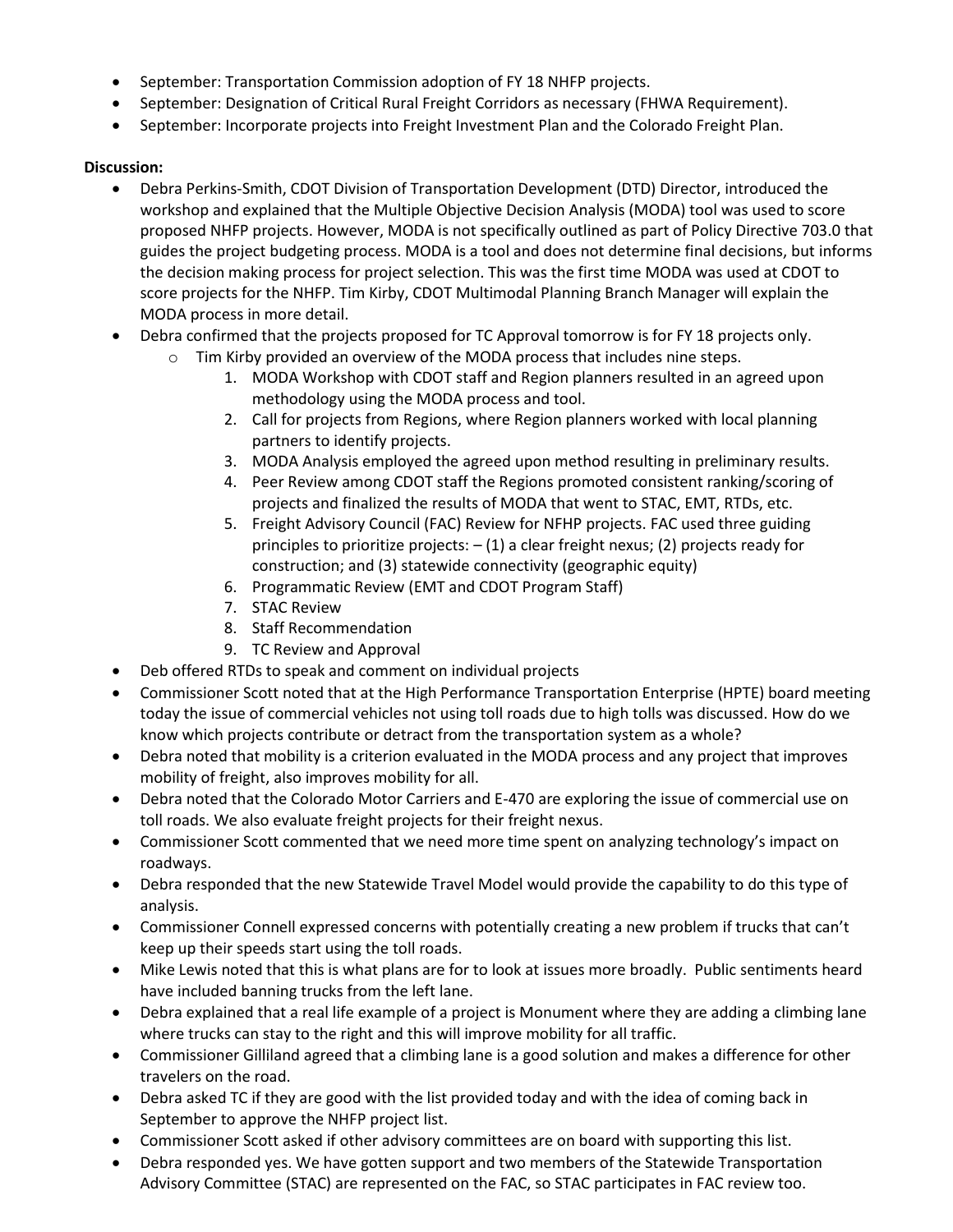- Commissioner Peterson asked for more details on a project on the FY 18 NHFP project list. The list was then distributed to the TC and Commissioner Peterson was satisfied with the description provided on the project in the table.
- Staff is recommending six projects for NHFP FY 18 projects. The list with other projects included was just to be all inclusive of what underwent evaluation and the MODA process.
- Vince Rogalski, STAC Chair, explained that those projects not highlighted in green on this list are not precluded from future consideration.

### PD 14 Report - [Infrastructure Conditions and Maintenance \(Deb Perkins-Smith and William Johnson\)](https://www.codot.gov/about/transportation-commission/documents/2018-agendas-and-supporting-documents/august-2018/2-pd-14-condition-and-maintenance.pdf)

**Purpose** To provide more information on the asset management program using pavements and bridges as examples, and to report on the results of the objectives in Policy Directive 14 (PD 14) in the areas of Infrastructure Condition (Asset Management) and Maintenance for fiscal/calendar year 2017.

**Action:** No action requested this month. The Transportation Commission (TC) reviews the performance of PD 14 objectives to determine if there is a need to modify objectives or realign resources to meet an objective(s). This month will be a review of current performance of Infrastructure Condition (Asset Management) and Maintenance goal areas from PD 14.

**Background:** PD 14 provides a framework for development of the Statewide Transportation Plan (SWP) and guides the distribution of resources in the SWP, the Statewide Transportation Improvement Program (STIP), and the annual budget. In 2017, the TC refined many performance metrics and targets for Infrastructure Condition. The refinements resulted in changes to performance metrics and targets for various asset programs. The refinements were a result of process improvements, analysis, and fiscal constraints. Additionally, the refinements were made to optimize how asset management programs would be able to best achieve the performance targets of PD 14.

**PD 14 Report**: The PD 14 Scorecard report has been updated with performance achievement data for calendar/fiscal year 2017. Attachment A: 2017 PD 14 Scorecard graphically summarizes the performance of PD 14 objectives for 2017 and the prior year. The August TC workshop included a review of performance measures for Infrastructure Condition (Asset Management) and Maintenance. In July 2018, the TC reviewed the performance of Safety, System Performance, and Transit goal areas. PD 14 performance areas comprise roughly 60% of CDOTs total budget (excluding Senate Bill 228 transfers).

### **Next Steps:**

Consideration of PD 14 in development of FY 2020 CDOT Budget

- Debra Perkins Smith introduced the workshop explaining that Policy Directive 14 helps the TC with investment decisions based on performance reporting that identifies if performance targets are being met.
- William Johnson, CDOT Asset Management and Performance Branch Manager kicked off the presentation on performance related to bridge and pavement, that is the focus of today's workshop. William introduced the asset data managers present. A Safety performance workshop to occur next month.
- Commissioner Gifford raised a question regarding low clearance bridges. Asked how did the number of low clearance bridges increase between years?
- Josh Laipply, CDOT Chief Engineer, responded that new paving can reduce pavement clearance and better data is being collected to account for this change.
- William noted that the funding short fall for asset management is roughly \$201 million per year.
- Stephen Henry, CDOT Materials and Geotechnical Branch, noted that for roadway pavement that roughly 350 centerline miles treated under the pavement maintenance program that relates to 800 lane miles. If pavement were properly maintained over a 10-year period, we would treat 2,300 lane miles annually as we have 23,000 lane miles in the state.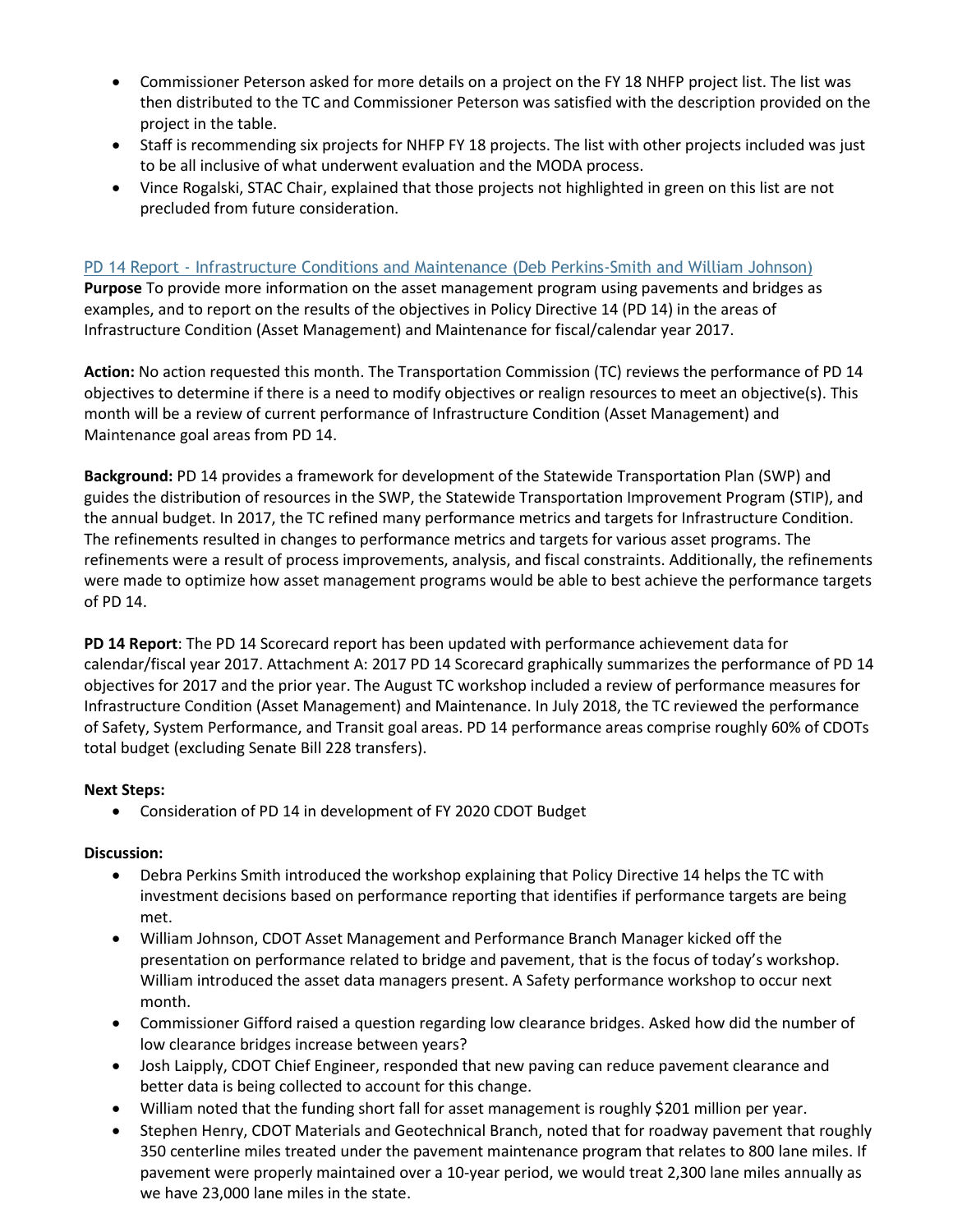- Commissioner Hofmeister commented concerns that rural areas under the drivability life method of maintenance do not get treated.
- Commissioner Connell supports the drivability life approach.
- Josh agreed with both that drivability life is based on traffic, and not a long-term treatment for roadway maintenance, generally patching with limited funds.
- Johnny Olson noted that lane miles do not cover frontage roads or on ramps.
- Commissioner Gilliland agreed that drivability life is a short-term fix for surface treatment.
- Debra reiterated that every year we are short roughly \$200 million for asset management.
- Commissioner Hofmeister noted that if we actually consider going back to dirt roads in some areas that this would negatively affect commerce especially in rural areas. Semis with cattle and grain driving 40 mph vs. 60 mph. It is hard to keep dirt roads in drivable condition, concerns with safety also on washboard dirt roads.
- Mike Lewis noted that without money things would revert and get worse and more expansive to fix. The situation we are in for maintenance is not sustainable.
- Commissioner Scott stressed the importance of having the ability to communicate the situation and find solutions to the problem – not continue to reiterate the problems we face.
- Commissioner Peterson agreed with Commissioner Scott. The narrative provided for drivability life does not point out the negatives of the situation adequately. We need to figure out a way to tell the story, that without investment in transportation; the results are negative impacts to sustainability and quality of life for Coloradans. This messaging is hard.
- Debra agreed with everything stated just now, the Together We Go initiative on the CDOT website provides some messaging. Today we are providing performance information to help with budget focus.
- Commissioner Peterson noted that a drivability graph in the presentation is missing information on how much time we are getting from the drivability life approach. We will need this for discussions with the public.
- Johnny Olson explained that for preventative maintenance for pavement the focus is always keeping your good roads good (generally focusing on roadways treated 5 years ago) – need this information included in life cycle pavement maintenance discussions.
- Messaging needs to address rural farmers and freight impacts to folks getting supplies. Need messages for entire state.
- Commissioner Scott asked about CDOT's comfort level with focusing on maintenance vs. capacity improvements.
- Mike Lewis responded that it is all related to funding. What happened in Italy is a lesson teaching us that we need to focus on assets vs. capacity improvements to avoid these types of incidents.
- Commissioner Hofmeister recommended that we tell the public about enhanced maintenance programs.
- Josh Laipply noted that PD 14 information shows how costs saved by bridge maintenance over time compared to bridge replacement.
- Josh provided an overview of CDOT bridge inspection program it is a robust system to avoid what happened in Italy.
- Bridge Enterprise (BE) funds can only be spent on poor condition bridges for major repair or rehab.
- Mike Lewis noted that it takes hundreds of millions of dollars to move the needle to improve asset condition.

## [Budget Workshop \(Jeff Sudmeier\)](https://www.codot.gov/about/transportation-commission/documents/2018-agendas-and-supporting-documents/august-2018/3-budget-workshop.pdf)

**Purpose:** The workshop summarized information related to FY 2019-20 budget.

### **Budget topics and timing include:**

- *Introduction to CDOT budget* **process -** that includes developing a draft and final FY 2019-20 Budget.
- *Revenue Forecasts* In September 2018, DAF will present the TC with FY 2019-20 revenue estimates. A draft FY 2019-20 Annual Budget will be prepared based on estimated revenue.
- *Decision Items* DAF will present Decision Items to the EMT and TC in January and February. Decision items are newly initiated division-requested programmatic opportunities for funding that require EMT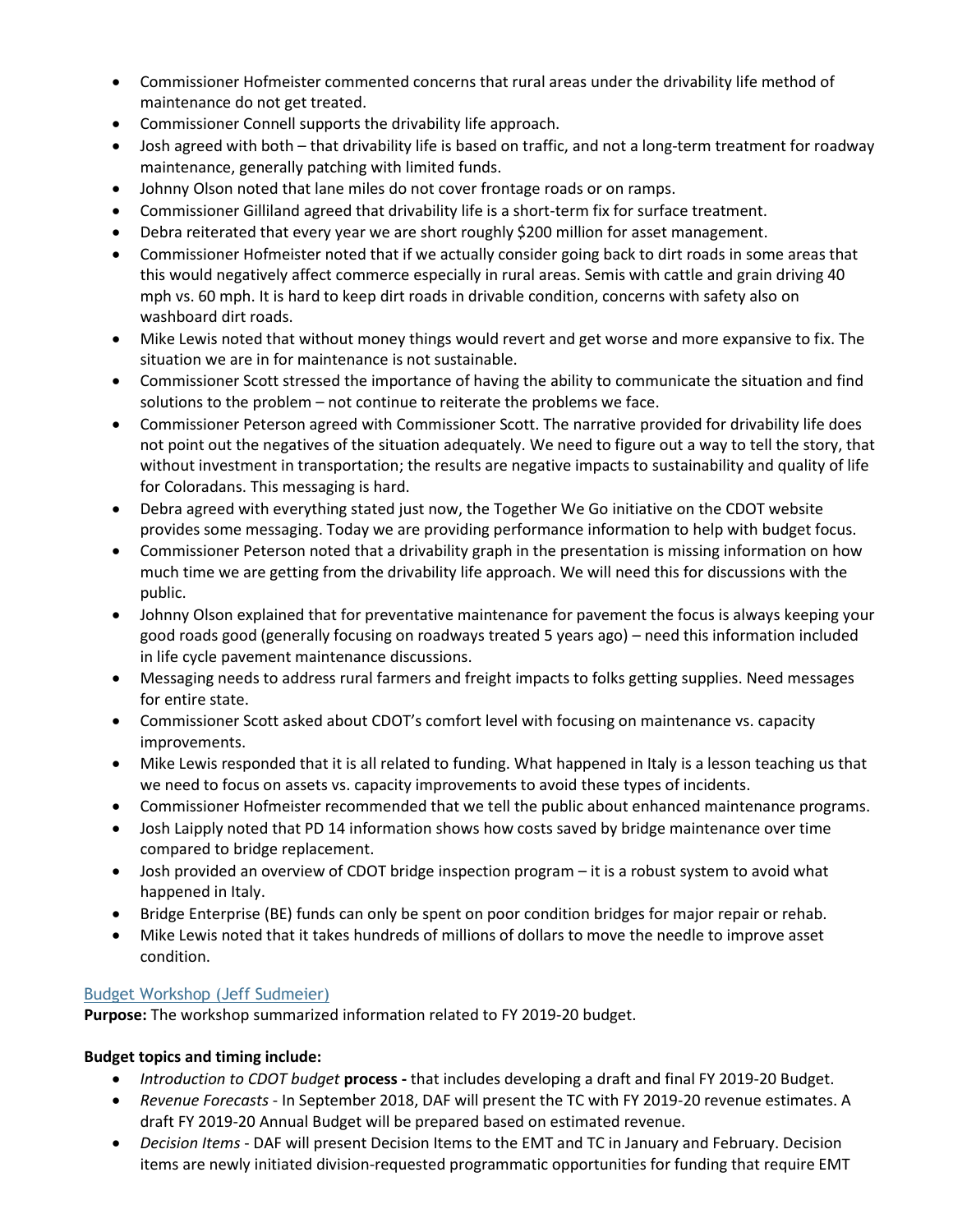approval if a line item on the Final Annual Budget remains unchanged or TC approval if a line item on the Final Annual Budget requires an increase.

 *Final Budget* - The FY 2019-20 Proposed Annual Budget will be updated in February to reflect updated revenue projections, Decision Items, and legislative and Governor's Office initiatives. The TC will have a chance to make recommendations in the February workshop in anticipation of adoption in March. The statutory mandate for delivery of the FY 2019-20 Final Annual Budget to the Governor is April 15.

**Action:** No formal action required. Content was presented to the Transportation Commission (TC) for informational purposes only.

### **Discussion:**

- Three topics to be covered today: FY 18 roll forwards, amendments to FY 19 budget, brief overview FY 20 process to begin next month.
- PD 703.0 covers policy and procedures on how to handle remaining balances between fiscal years. Balances over \$1 million require TC approval. Under this amount may be approved by EMT.
- EMT approved Attachment B –the TC raised no questions.
- Attachment A includes rollovers that are over \$1 million and require TC approval \$11.9 for TC for roll forwards to approve.
	- o A question was raised by a Commissioner regarding friction sensors if they are under Division of Highway Maintenance (DHM) or under RoadX. The response was they are a DHM responsibility.
	- $\circ$  A discussion occurred regarding CDOT's responsibility to pay for maintenance on general purpose lanes adjacent to managed express toll lanes.
	- $\circ$  Josh Laipply explained that cost increases unforeseen on US 36 resulted in CDOT needing to pay concessionaire for increased materials costs for maintenance.
- Amended FY 19 budget Jeff highlighted the amendments that occurred since last month's TC approval.
- Commissioner Theibaut noted that there was a discrepancy between listed needs and expenditures in the FY 19 budget.
- Jeff Sudmeier explained that CDOT used SB 1 funds were used to level out expenses in the FY 19 budget where Responsible Acceleration of Maintenance of Partnerships (RAMP) projects were paid for in advance with FY 19 dollars. CDOT got \$100 million in projects out in advance under RAMP). SB 1 funds were used to make the transition easier between the when the budget included RAMP funding and in FY 19 the first year in recent times without RAMP program funds.
- No TC comments were raised on the amended FY 19 budget.
- The FY 20 budget process is kicking off next month and process will occur over the next six months.
- Commissioner Gilliland asked if the ballot passes, how we could make changes to FY 20 budget.
- Jeff explained the current FY 20 budget does not assume the ballot passed, but changes could be made in November, and a final budget is not formalized until March 2019. The can amend the budget if needed, monthly supplemental actions usually take care of needed changes, but we did change last year due to SB 267.
- Commissioner Zink raised the issue of a gubernatorial candidate noting that the CDOT budget is complicated and not transparent.
- Jeff admitted that the budget is complicated. We have had the current format for past 5 years. Recognized that one view of budget can't answer all questions – not proposing to change budget but additional tools to explain it is planned.
- A sixty+-page narrative budget is available and a legislative budget format exists. These are publically available.
- Commissioner Connell supports CDOT's budget transparency using different formats.
- Commissioner Theibuat also supports CDOT approach to budget formats.

## [Technology Committee \(Amy Ford and Ryan Rice\)](https://www.codot.gov/about/transportation-commission/documents/2018-agendas-and-supporting-documents/august-2018/4-tech-committee.pdf)

**Purpose:** To inform the Transportation Commission and the Technology Committee on CDOT's Statewide Fiber Optic Master Plan effort and other related topics.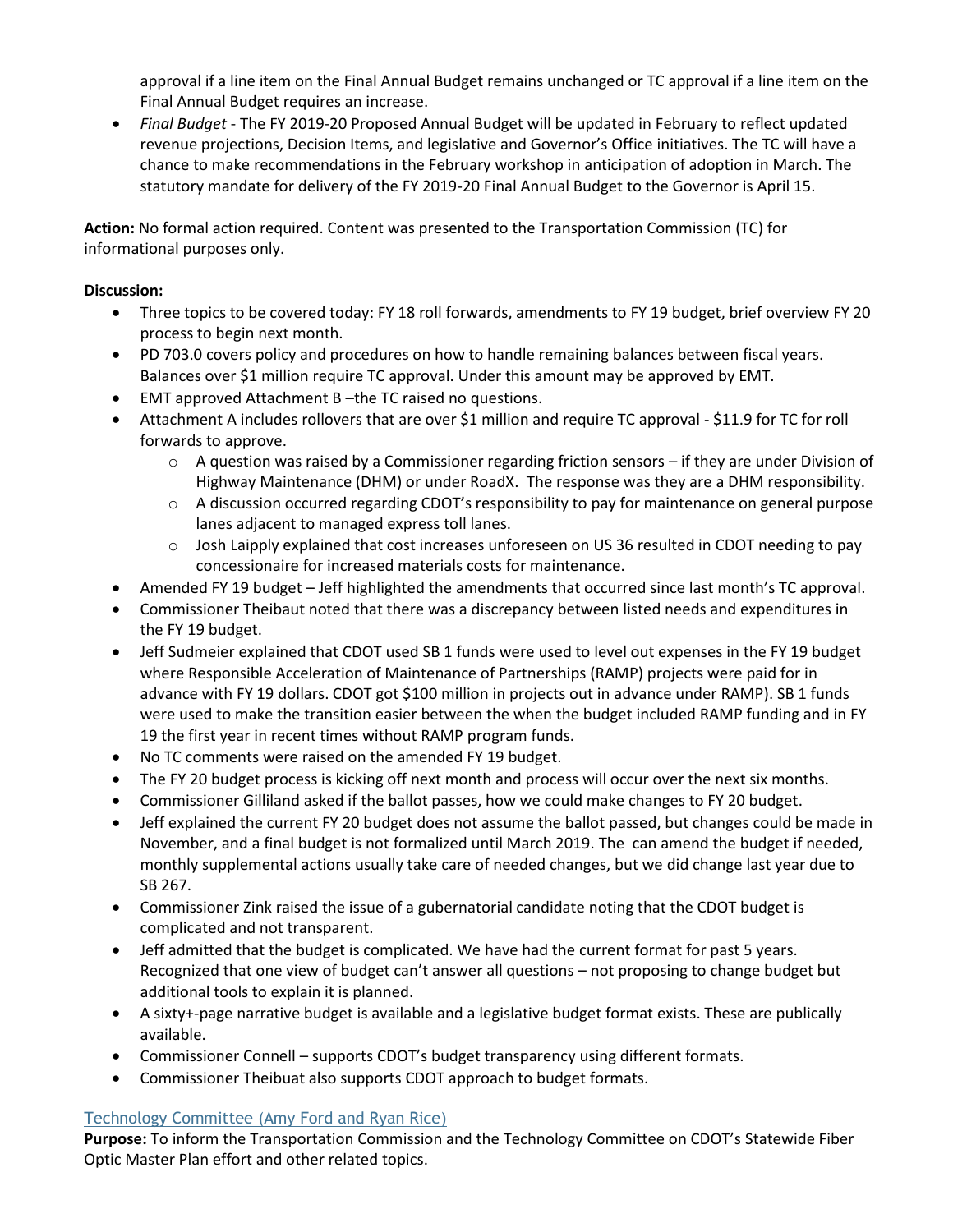**Action:** Information only.

**Details:** CDOT's fiber optic network is critical to improve safety and mobility through operations strategies and support connected and autonomous vehicle infrastructure. The expansion of CDOT's fiber optic network is critical over the next five to ten years to make significant improvements in safety and mobility throughout the State. Over the past several months, the Intelligent Transportation Systems (ITS) Branch in the Division of Transportation Systems Management and Operations (TSM&O) has been updating its Statewide Fiber Optic Master Plan as a major component of the Smart Mobility Plan. In June, the Transportation Commission received information in the Technology Workshop on the Smart Mobility Plan and the Statewide Fiber Optic Master Plan. In July, the Transportation Commission received information on the Internet of Roadways V2X (vehicle to everything) deployment plan, which is a major component of the Smart Mobility Plan. This Technology Committee workshop will focus on updating the Commission on the Statewide Fiber Optic Master Plan, which is in final draft form, as well as public-private partnerships for fiber optics and other related topics.

- Amy Ford, CDOT Advanced Mobility and Communications Director introduced the workshop and noted that this workshop is a third workshop in a series considering broader technology as a whole with the Smart Mobility Plan that includes the internet of Roadways (IoR) and under IOR is the fiber plan. The Fiber Plan is the focus for today.
- Ryan Rice, Transportation Systems Management & Operations (TMS&O) Director, introduced Wes Maurer, of TSM&O to present information on the Fiber Plan.
- Planning, People, and Partnerships are the focus of fiber plan. Multiple partners in the plan include: CDOT, Information Technology Team (ITT), Office Economic Development and International Trade (OEDIT), Department of Local Affairs (DOLA0 and Colorado Counties Incorporated (CCI), Colorado Municipal League (CML), and others.
- Fiber Plan is being finalized now.
- Commissioner Scott asked if CDOT is soliciting proposals to expedite projects.
- Wes noted that CDOT has a transparent process and a web presence to share data and accelerate conversations to bring in unsolicited proposals.
- Commissioner Scott asked about cyber security interruptions and how robust is the effort to be in front of this challenge. Requested Wes to give us comfort that the path we are on regarding our dependence on fiber.
- Ryan Rice responded that redundancy via private industry partners is key, that is developed through public private partnerships (P3)
- Josh Laipply mentioned that the Optiv consultant firm is working to provide CDOT information regarding gaps in cyber protection with an evaluation coming soon.
- A discussion with Commissioners on cyber security occurred and discussed potential cost effective options for finding opportunities to enhance security.
- Josh Laipply that any meaningful security enhancements would be very costly and require internationally recognized cyber security consultant.
- Amy Ford noted that although the budget does not include these costs, budget items for cyber security are buried now, but we will start to see more funds dedicated to this.
- The concept for the Fiber Plan is that CDOT provides ROW and private entities provide the fiber.
- Commissioner Gilliland noted it is good to have a map and plan for fiber. We don't want to miss out on opportunities for partnerships. We need a strong policy established related to fiber and to find funding to pay for elements of this now for technology that makes sense. .
- Utah has barter system that works well for fiber. We will evaluate this over next six months, and use best practices from other states.
- Amy Ford noted that in terms of policy, CDOT intends to always plan for fiber. Utah is the leader in this arena. Colorado is ahead of the nation on this. We are partnering with counties and cities on this too, along with OEDIT, DOLA, Broad Band Office, etc. There exists an opportunity also to leverage the knowledge we have leveraging the experience of Bob Fifer with fiber. We need to let industry know about ongoing projects where fiber installation can occur.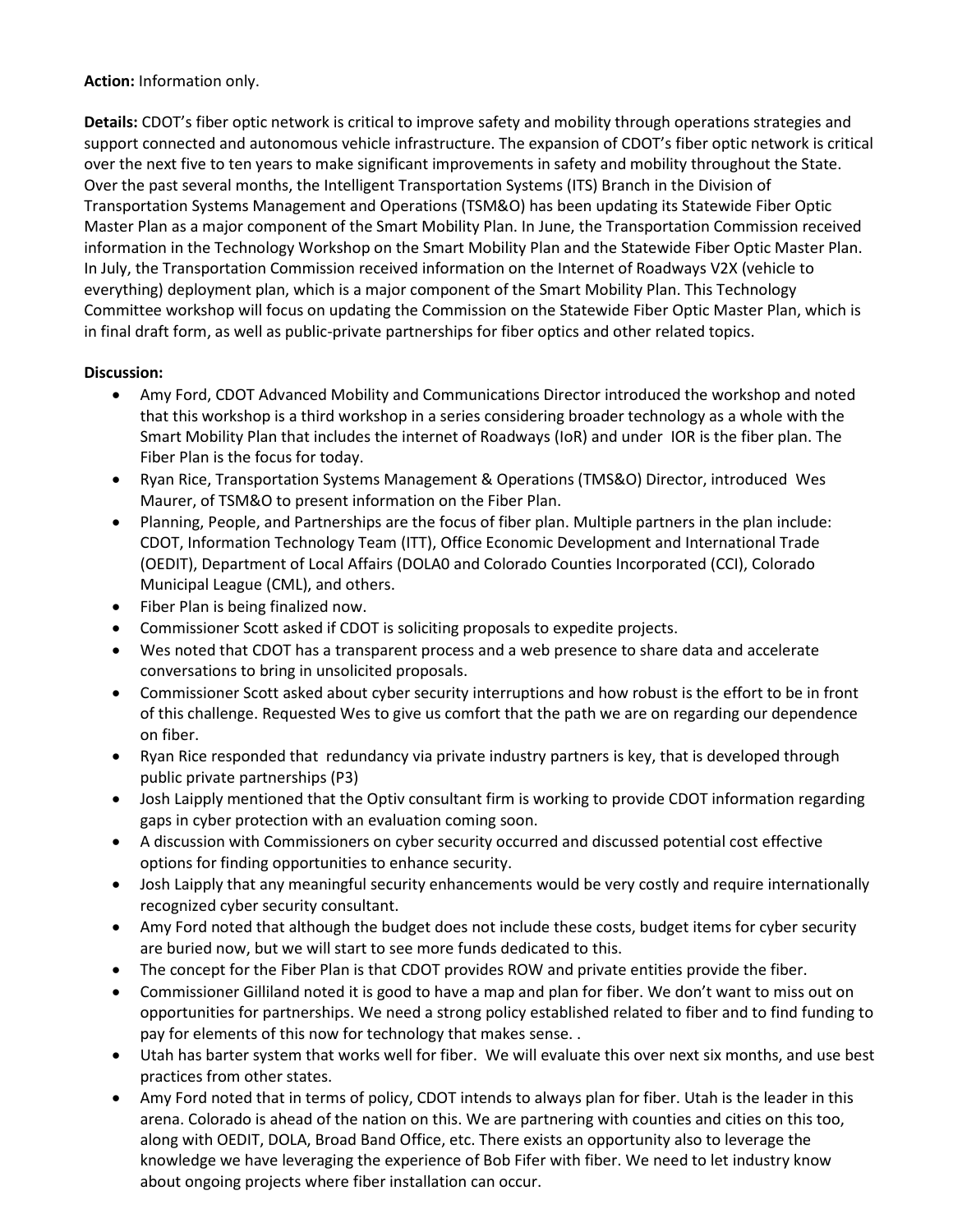- Commissioner Hofmeister expressed concerns over the rural areas of state further away from Interstates not getting a fair share of fiber and other benefits.
- Ryan Rice mentioned that rural areas of the state have an opportunity to increase safety with the IoR project. Safety is anticipated to be able to be increased with a 17:1 cost benefit ratio.
- Ryan Rice noted, that as Amy mentioned, a policy to take care of this for all major construction projects as Why dig twice.?
- Commissioner Zink mentioned that a fiber company in Durango approached her regarding fiber and CDOT and confirmed that providing Bob Fifer's name, as a contact, was the right information to provide this entity.
- Commissioner Gilliland suggested providing education to the rural areas on the correct CDOT contact would help.
- Commissioner Scott confirmed that the general life of fiber is 20 years per Ryan Rice.
- Josh Laipply that where fiber is eventually installed is driven by the private sector customers. Government investment is required to cover other areas.
- Commissioner Scott stressed the need to look at cyber security in terms of establishing policy.
- Redundancy and separate platforms is key. TSM&O did wonderful job protecting their information during the cyber incident.
- Amy Ford mentioned that she is planning to present and provide an update on the work of the Advanced Mobility Task Force at tomorrow's TC meeting, and will request the TC to approve a resolution to bless this process.

## [Central 70 Update \(Tony DeVito\)](https://www.codot.gov/about/transportation-commission/documents/2018-agendas-and-supporting-documents/august-2018/5-central-70-update.pdf)

**Purpose:** To provide the TC with the April through June 2018 70 Central Quarterly Status Report. The update summarized the status of the Central 70 Project across the following areas:

- Status of Notice to Proceed (NTP)
- Status of Pre-Development Budget
- Status of Community Commitments

More specifically, information outlined in the quarterly update document include:

- Completed milestones
- Lawsuit update
- **•** Issues
- Schedule status
- Budget status
- Contract change notices
- Quality issues
- Safety, Maintenance and Traffic issues
- Civil rights
- Mitigation/Commitments status
- Community Engagement

**Action:** Information only.

- Commissioner Gifford noted that this is Tony's last report to the TC on the 70 Central project, as Tony is retiring.
- Key highlights of Tony's report included:
	- $\circ$  Many meetings occur in between the TC quarterly updates EOC, PMT, etc. if anything important arises it can be brought to TC in between quarterly updates.
	- o Made a note to add milestone payments to events for future reports.
	- o There are no changes to budget at this point.
	- o Civil rights status \$4 million to DBE design firms is one of many civil rights related actions taking place for this project.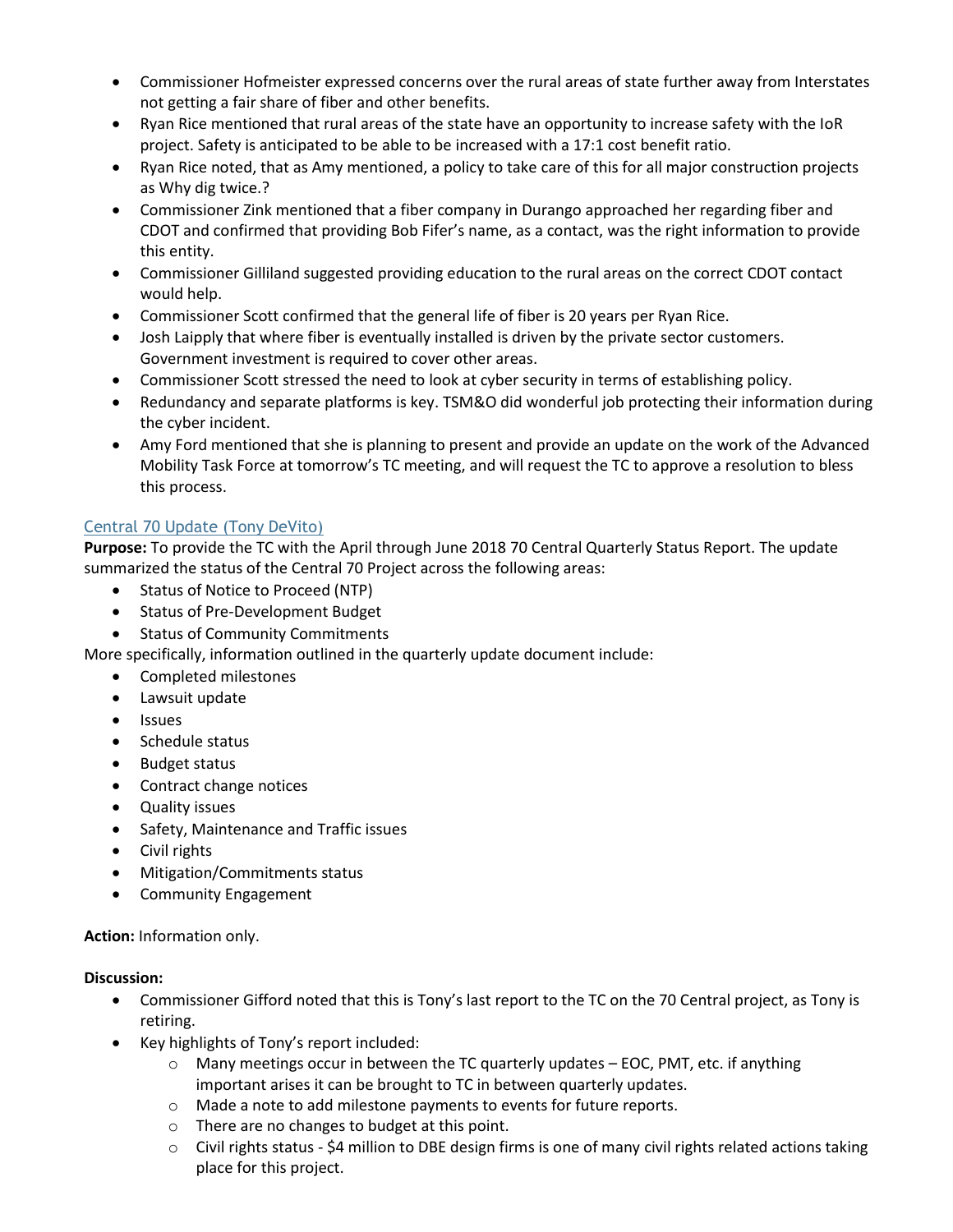- $\circ$  Glad to be leaving the project overall in good shape before retiring. Tony expressed gratitude to the Central 70 team and feels the team to take over is well prepared and up for this task.
- o Tony DeVito received an applause after he finished his report.
- Mike Lewis noted that KMP, the Central 70 consultant, responded to 600 courtesy patrol calls along the project corridor in the first month.

# **Transportation Commission Regular Meeting Thursday, August 16, 2018, 9:30 am – 11:30 am**

**Call to Order, Roll Call** –Eleven of 11 Commissioners attended.

## **Audience Participation; Subject Limit: 10 minutes; Time Limit: 3 minutes**

• None

## **Comments of Individual Commissioners**

- Commissioner D'Angelo mentioned she was impressed with staff preparations for a meeting in Castle Rock regarding ballot initiative projects.
- Commissioner Peterson reported that he had gone to two meetings on Jefferson County to discuss transportation issues: one an association of businesses along West Colfax, and the other with Jefferson County commissioners. He, too, was pleased with how well the staff dealt with questions from the audience.
- Commissioner Gilliland co-hosted a Telephone Town Hall call, and met with a group at which Jon Caldara of the Independence Institute was present. At another meeting, she was disappointed in the poor turnout of state legislators. One speaker at another meeting stressed that CDOT should use "value capture" – a type of public financing intended to recover some or all the value of public infrastructure generates for private landowners. This idea makes sense to her. Commissioner Gilliland also congratulated Gary Vansuch for the Top 25 Innovation in American Government for 2018 CDOT's Lean Everyday Ideas received from Harvard University's John F. Kennedy School of Government.
- Commissioner Zink attended a San Luis Valley TPR meeting in Alamosa, at which the group was excited about news that the San Luis Valley would be getting a radar station to assist with weather prediction. She also mentioned a letter to the editor in the Durango newspaper from someone who complimented CDOT for repaving US 550, but asked why CDOT did not add more lanes at the same time. The letter indicates the writer did not understand the expense of capacity projects, and the lack of funding for them.
- Commissioner Scott said he was very happy about the start of the gap project from Monument to Castle Rock to add a lane to I-25 in both directions. He serves on the Technology Commission of the TC. Although technology is important, the TC needs to keep in mind the contribution of infrastructure improvements to public safety and mobility.
- Commissioner Stuart took part in three Telephone Town Halls this month. One of the interesting aspects of the questions is that they indicated public confusion about the respective transportation roles of CDOT and the Regional Transportation District. The public wants transportation improvements, and does not care what entity carries them out. She also said she spent some time playing with CDOT's online interactive map of the ballot initiative projects. The interactive map seemed complete and easy to use.
- Commissioner Hall, who is from Grand Junction, had distributed Colorado peaches from the Palisade area to other Commissioners before the meeting, an action earning her thanks from the TC. She praised Tony DeVito for the work that he and his staff put in to get the Central 70 project ready to start. She also enjoyed taking part in a Telephone Town Hall at which people seemed to thank CDOT more than in the past.
- Commissioner Hofmeister said not much has been going on in his area in transportation.
- Commissioner Connell reported on a meeting she attended in Clear Creek County. People there seemed to be happy with CDOT, a fact she attributed to the leadership of Region 1 Regional Transportation Director (RTD) Paul Jesaitis.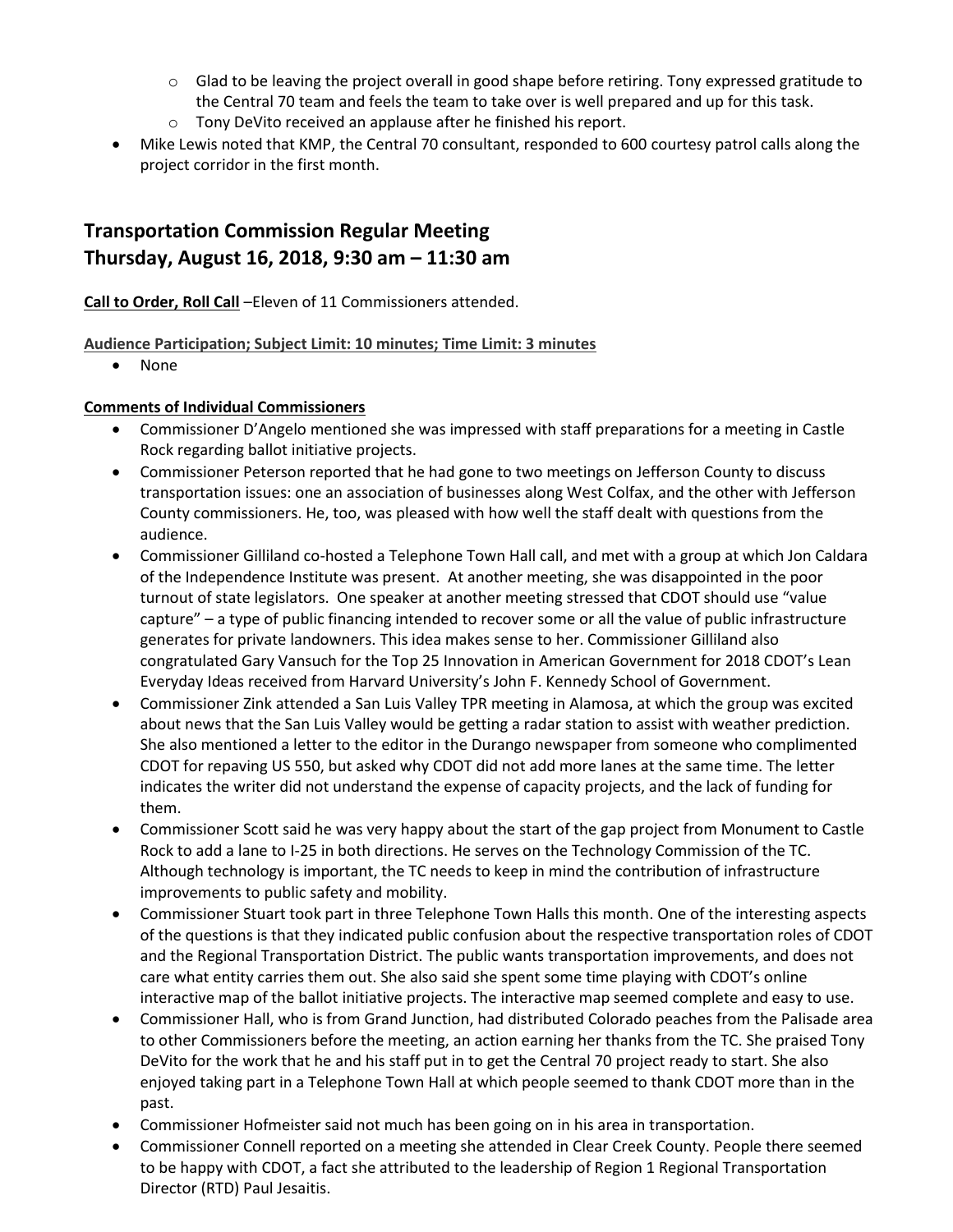- Commissioner Thiebaut thanked Commissioner Gifford for arranging a productive dinner meeting with the board of the Denver Regional Transportation District Wednesday. He also complimented Region 2 RTD Karen Rowe and her staff for their work. In addition, he commented that he thinks he saw his first autonomous car in use on the streets of Phoenix.
- Commissioner Gifford said she has attended on Telephone Town Hall, and wished Tony DeVito well in his future endeavors.

## **Executive Director's Report (Michael P. Lewis)**

- Mike Lewis congratulated Mike Goolsby for becoming the new RTD for Region 3, taking the place of Dave Eller, who retired from CDOT.
- He also mentioned that construction of another I-25 gap project, this one on north I-25, would begin soon.
- In discussing the Central 70 project that now has become a construction project, Mike mentioned that the I-70 viaduct, if not replaced, could have collapsed in the same way that the bridge in Genoa, Italy, did last week.
- Colorado has some very complicated tunnels that are very important to the transportation infrastructure.

## **Chief Engineer's Report (Josh Laipply)**

- Public comments made at the Telephone Town Halls with commissioners seemed to be a good validation of the project lists that CDOT put together.
- The Central 70 project will bring with it benefits for area residents, ranging from affordable housing to job training in construction. CDOT recently wrote a large check to help pay for affordable housing, the first time that CDOT has paid for something like that.
- Josh is serving on a group concerned with preventing cyber security attacks such as the one CDOT suffered in February 2018.
- Advances in data collection and analysis may help CDOT and other DOTs make more informed transportation investments in preventing secondary crashes, those that are a direct result of previous crashes.

### **High Performance Transportation Enterprise (HPTE) Report (David Spector)**

- The first workshop for the Express Lane Master Plan will take place soon. Those who are interested in attending should contact HPTE.
- HPTE's success with public-private partnerships (P3) is garnering a number of invitations for staff to speak before such organizations as the National Conference of State Legislatures.
- HPTE is working with other states to assure interoperability of transponders so that people can easily drive in more than one state with toll roads using the same transponders.
- A 400-page *I-25 South Gap and Revenue Study* carried out for HPTE indicates that more than half of those polled support express and toll lanes. The study also indicates the rates that people consider reasonable. Those interested in the study may contact him for an electronic version.

### **FHWA Colorado Division Administrator's Report (Vershun Tolliver, Assistant Division Administrator)**

- Vershun mentioned that Cynthia Walker, the acting executive director of FHWA since June 1, was very pleased with what she saw when she visited the state for the launch of Central 70.
- FHWA is having a meeting with state divisions on the rail highway crossings program.

### **STAC Report (STAC Chair, Vincent Rogalski)**

 The STAC approved the ballot initiative list. Some were concerned that if a project were not on the ballot initiative lists, CDOT would not build it. CDOT staff assured some STAC members that passage of the ballot initiative could help free funds for other projects.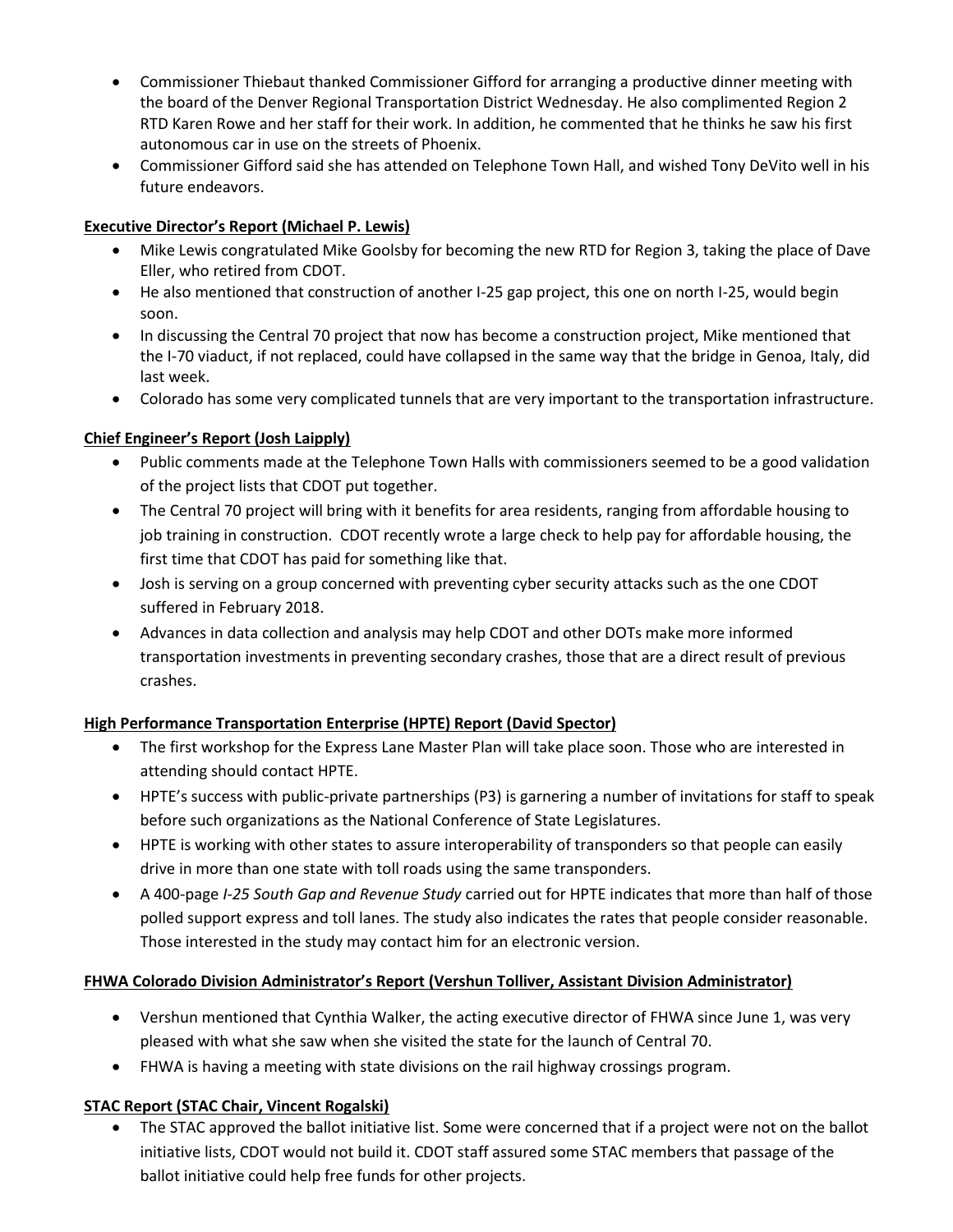- Among the comments made about the Transit Development Program was that transit agencies have a great need for operating funds.
- The STAC discussed use of the "multimodal funds", which are for bicycle, pedestrian, and transit projects.
- Concerning safety data, some STAC members would like to know the locations of frequent bike-vehicle collisions. If CDOT is interested in working toward zero deaths on the roads, it needs to know the locations.

## **Autonomous Mobility Task Force and Process to Approve Autonomous Vehicle Testing (Amy Ford) – Approved unanimously on August 16, 2018**

- The Autonomous Mobility Task Force comprises representatives of CDOT, the Department of Revenue, and the Colorado State Patrol. The three agencies established the task force under SB 17-213 to oversee a process to approve testing of autonomous vehicles. The three entered into a Memorandum of Understanding about governance of the task force.
- The process follows the National Highway Traffic Safety Administration's guidance on how states should manage autonomous vehicles. The process includes submission of an application packet from an interested tester that explains the request. The task force has approved two requests to date: a fielddeployment request for CDOT's Autonomous Truck Mountain Attenuator, and a request for EasyMile, Inc.'s autonomous shuttle.
- A resolution included in the packet authorizes CDOT staff on the task force to work with the Colorado State Patrol, the Department of Revenue's Division of Motor Vehicles, and other stakeholders as needed to process autonomous vehicle testing requests in accordance with the process the task force developed, and make recommendations to the CDOT Deputy Executive Director.
- After some discussion, the TC decided to change the resolution to state that recommendations on autonomous vehicle applications should go to the CDOT Executive Director for approval since CDOT does not always have a Deputy Executive Director. They also agreed to change the title of the resolution.

## **[Act on Consent Agenda](https://www.codot.gov/about/transportation-commission/documents/2018-agendas-and-supporting-documents/june-2018/9-consent-agenda.pdf) – Approved unanimously on August 16, 2018.**

- [Resolution to Approve the Regular Meeting Minutes of June 21, 2018](https://www.codot.gov/about/transportation-commission/documents/2018-agendas-and-supporting-documents/august-2018/8-consent-agenda.pdf) (Herman Stockinger)
- [Resolution to Approve Disposal: Lowell Ponds State Wildlife Area \(Parcels 64, 64A, 65, 66 & 68\)](https://www.codot.gov/about/transportation-commission/documents/2018-agendas-and-supporting-documents/august-2018/8-consent-agenda.pdf)  [\(Paul Jesaitis\)](https://www.codot.gov/about/transportation-commission/documents/2018-agendas-and-supporting-documents/august-2018/8-consent-agenda.pdf)

## [Discuss and Act on SB 228 Year 3 Transit Projects \(David Krutsinger and](https://www.codot.gov/about/transportation-commission/documents/2018-agendas-and-supporting-documents/august-2018/9-sb-228-year-3.pdf) Jeff Sanders) **– Approved unanimously on August 16, 2018.**

## Discuss and Act on [State Freight and Passenger Rail Plan \(David Krutsinger and Sharon Terranova\)](https://www.codot.gov/about/transportation-commission/documents/2018-agendas-and-supporting-documents/august-2018/10-state-freight-and-passenger-rail-plan.pdf) **– Approved unanimously on August 16, 2018.**

 Commissioner Gifford said she appreciated that the Division of Transit and Rail (DTR) staff stepped up to soften the resolution so that the TC isn't committing itself to actions beyond distribution of federal highway crossing rail funds.

[Discuss and Act on the Amended FY2018-2019 CDOT Annual Budget](https://www.codot.gov/about/transportation-commission/documents/2018-agendas-and-supporting-documents/august-2018/3-budget-workshop.pdf) **– Approved unanimously on August 16, 2018.**

[Discuss and Act on the 2nd Budget Supplement of FY 2019 \(Jeff Sudmeier\)](https://www.codot.gov/about/transportation-commission/documents/2018-agendas-and-supporting-documents/august-2018/11-budget-supplement.pdf) **– Approved unanimously August 16, 2018.** 

[Discuss and Act on Budget Roll Forward Requests \(Jeff Sudmeier\)](https://www.codot.gov/about/transportation-commission/documents/2018-agendas-and-supporting-documents/august-2018/3-budget-workshop.pdf) **– Approved unanimously on August 16, 2018.**